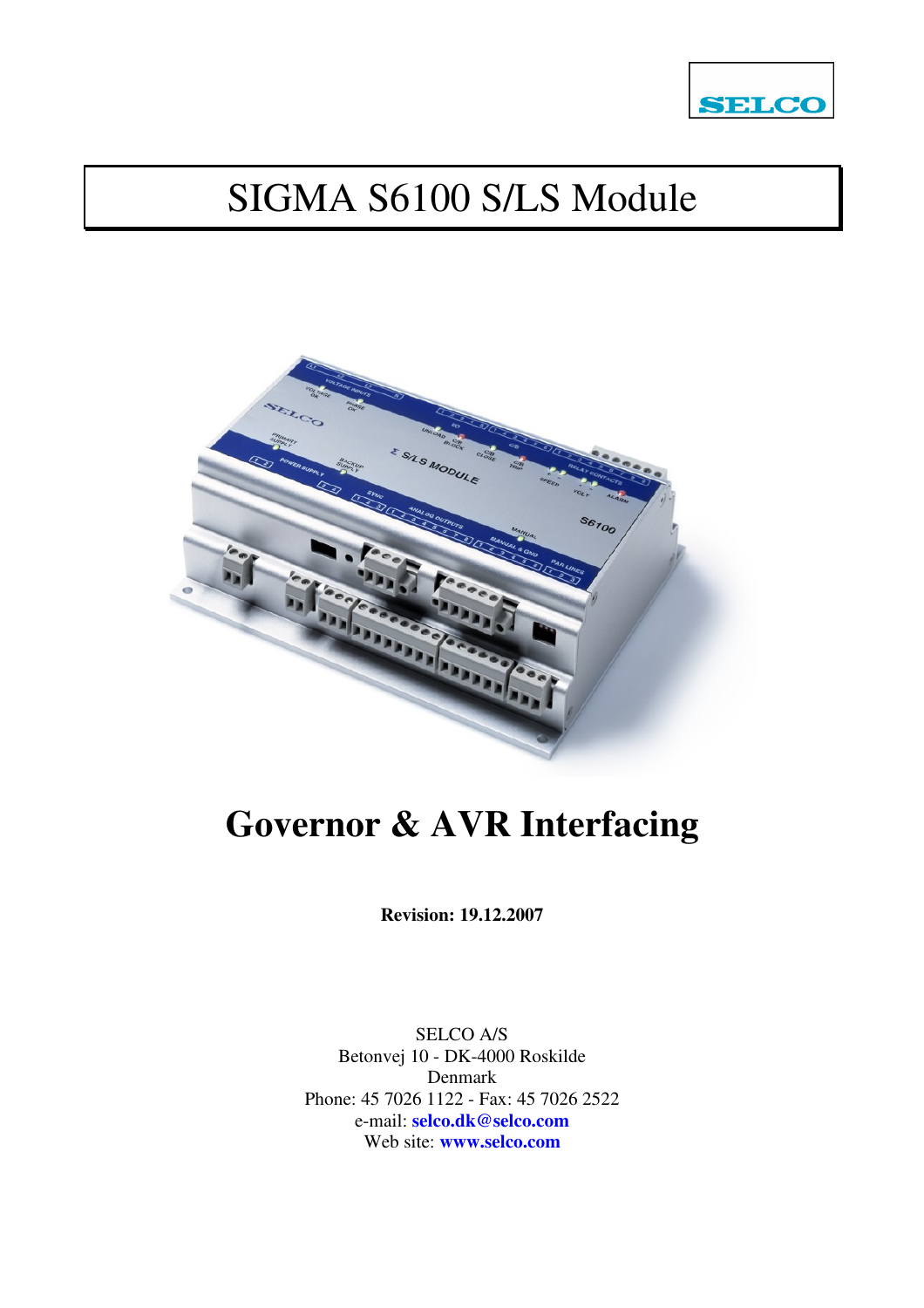## **Table of Contents**

| 1              |                    |  |  |
|----------------|--------------------|--|--|
| $\overline{2}$ |                    |  |  |
|                | 2.1                |  |  |
|                | 2.1.1              |  |  |
|                | 2.1.1.1            |  |  |
|                | 2.1.1.2            |  |  |
|                | 2.1.1.3            |  |  |
|                | 2.2                |  |  |
|                |                    |  |  |
|                | 2.2.1.1            |  |  |
|                | 2.2.1.2            |  |  |
|                | 2.2.1.3            |  |  |
|                | 2.3                |  |  |
|                | 2.3.1              |  |  |
|                | 2.3.1.1            |  |  |
|                | 2.3.1.2            |  |  |
|                | 2.3.1.3            |  |  |
|                |                    |  |  |
|                | 2.3.2.1            |  |  |
|                | 2.3.2.2            |  |  |
|                | 2.3.2.3            |  |  |
|                |                    |  |  |
|                | 2.3.3.1            |  |  |
|                | 2.3.3.2<br>2.3.3.3 |  |  |
|                | 2.3.3.4            |  |  |
|                | 2.4                |  |  |
|                |                    |  |  |
|                | 2.4.1              |  |  |
|                | 2.4.1.1            |  |  |
|                | 2.4.1.2            |  |  |
|                | 2.4.1.3<br>2.4.1.4 |  |  |
|                |                    |  |  |
|                | 2.4.2.1            |  |  |
|                | 2.4.2.2            |  |  |
|                | 2.4.2.3            |  |  |
| 3              |                    |  |  |
|                | 3.1                |  |  |
|                |                    |  |  |
|                | 3.1.1              |  |  |
|                | 3.1.1.1<br>3.1.1.2 |  |  |
|                | 3.1.1.3            |  |  |
|                | 3.1.2 MX341        |  |  |
|                | 3.1.2.1            |  |  |
|                | 3.1.2.2            |  |  |
|                | 3.1.2.3            |  |  |
|                |                    |  |  |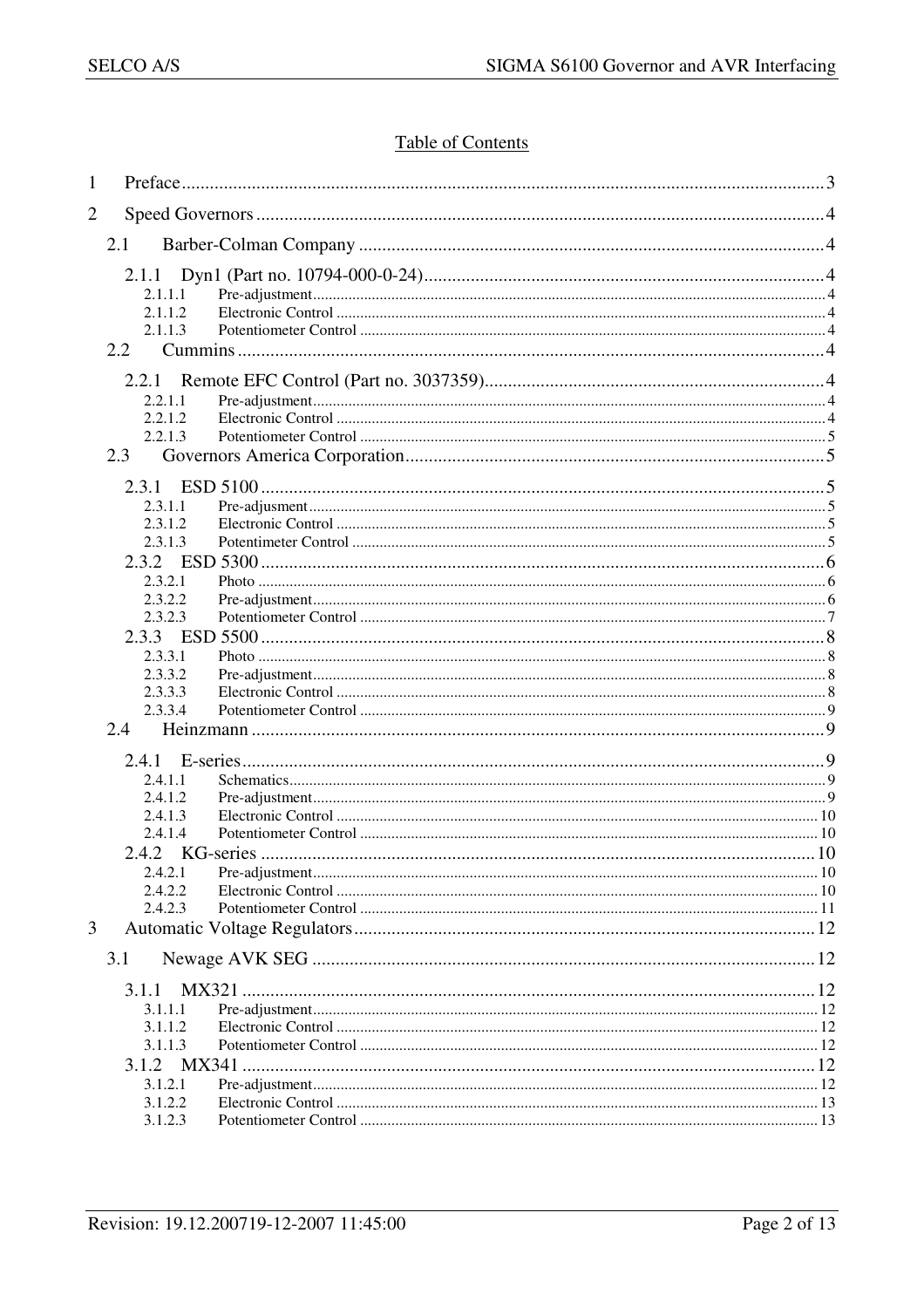# **1 Preface**

The SELCO SIGMA S6100 S/LS module will control the speed governor and automatic voltage regulator (AVR) of the generator set. Control of the speed governor is necessary in order for the S6100 module to do frequency stabilization, automatic synchronization and active load sharing. Control of the automatic voltage regulator is necessary in order to do voltage stabilization, voltage matching and reactive load sharing.

The S6100 module can control the speed governor and automatic voltage regulator by increase/decrease relay signals (contact pulses), or by an electronic signal (voltage, current or pulsewidth-modulated signal).

This document explains how to interface various brands and types of speed governors and automatic voltage regulators to the speed and voltage control signals of the S6100 module.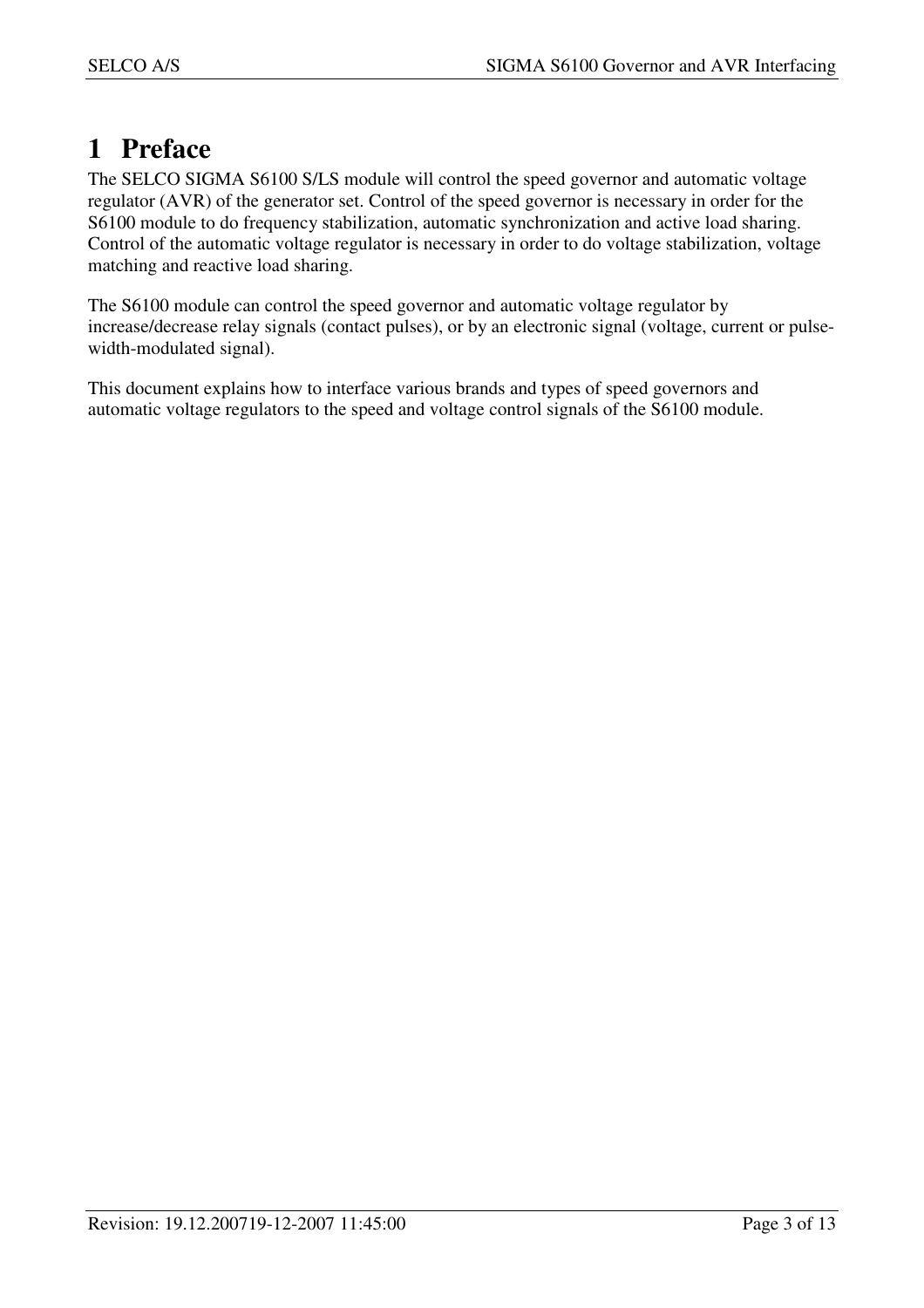# **2 Speed Governors**

## **2.1 Barber-Colman Company**

## **2.1.1 Dyn1 (Part no. 10794-000-0-24)**

2.1.1.1 Pre-adjustment

To be written!

2.1.1.2 Electronic Control

Connection:

S6100 analogue output 1 terminal 1 (VDC) connected to governors terminal 8. S6100 analogue output 1 terminal 4 (REF) connected to governors terminal 11.

Configuration:

WRITE SYS SPEEDCTRL MODE *GOVCTRL*  WRITE SYS SPEEDCTRL OUT *ANAOUT1* WRITE SYS SPEEDCTRL ANAOUT SIGNAL *VOLT*  WRITE SYS SPEEDCTRL ANAOUT VOLTMIN *0.000* WRITE SYS SPEEDCTRL ANAOUT VOLTMAX *8.000* 

2.1.1.3 Potentiometer Control To be written!

## **2.2 Cummins**

## **2.2.1 Remote EFC Control (Part no. 3037359)**

#### 2.2.1.1 Pre-adjustment

The auxiliary speed trim of the Cummins Remote EFC Control (Part no. 3037359) has obviously been designed to operate with an external potentiometer. The potentiometer attaches to terminal 7, 8 and 9. Terminal 7 is at +7.2 VDC, while terminal 9 is at +3.6 VDC (measured according to terminal 11). Thus the sweeper moves between +3.6 and +7.2 VDC (compared terminal 11).

It seems that the best option is to use terminal 11 as reference (as opposed to terminal 2). Using terminal 2 as reference can cause the speed to fluctuate with the supply voltage of the EFC.

2.2.1.2 Electronic Control Connection:

S6100 analogue output 1 terminal 1 (VDC) connected to governors terminal 8. S6100 analogue output 1 terminal 4 (REF) connected to governors terminal 11.

Configuration: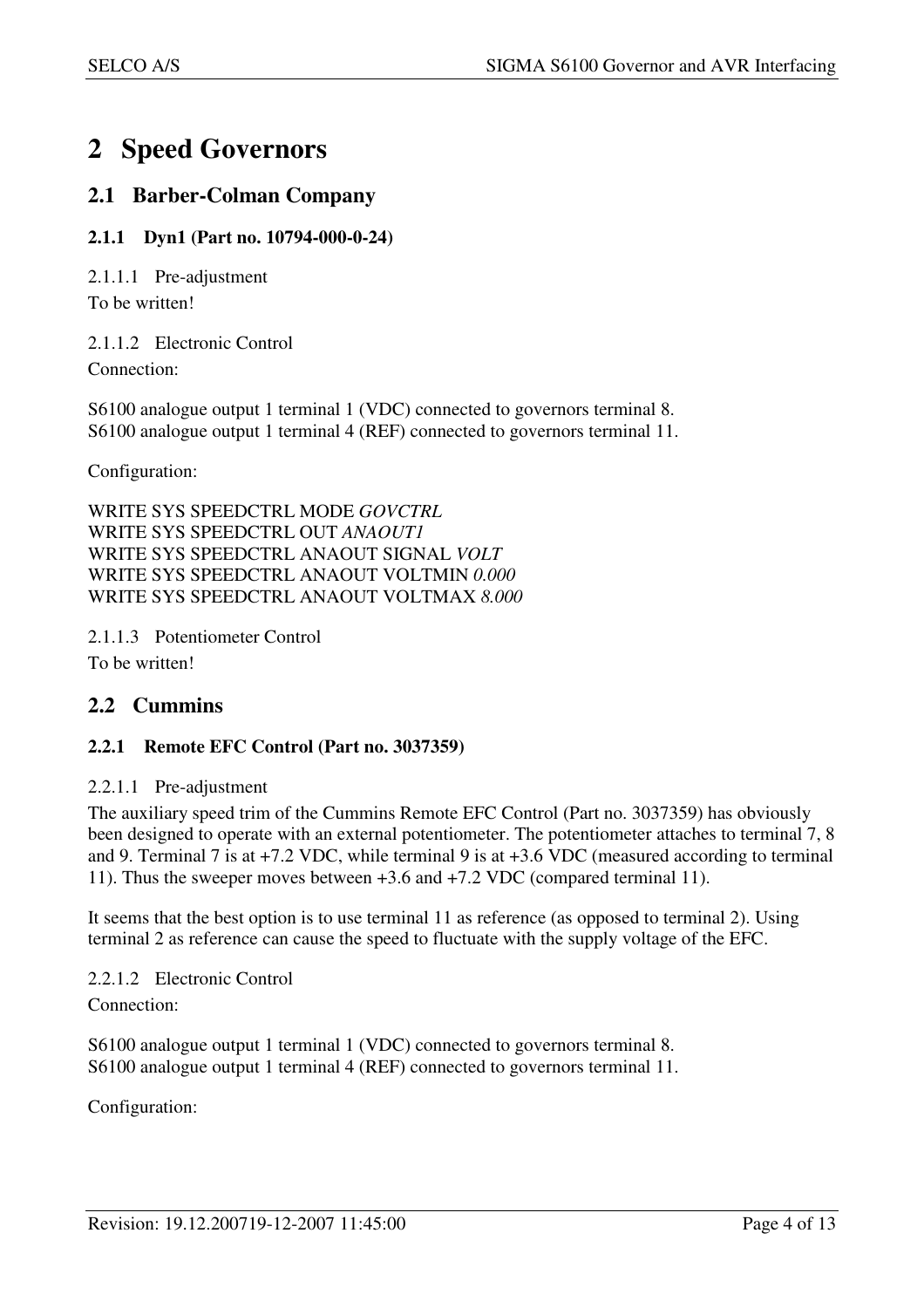WRITE SYS SPEEDCTRL MODE *GOVCTRL*  WRITE SYS SPEEDCTRL OUT *ANAOUT1* WRITE SYS SPEEDCTRL ANAOUT SIGNAL *VOLT*  WRITE SYS SPEEDCTRL ANAOUT VOLTMIN *3.600* WRITE SYS SPEEDCTRL ANAOUT VOLTMAX 7*.200* 

2.2.1.3 Potentiometer Control Motor Potentiometer:

5 kOhm / 10 turn

S6100 Relay Contacts terminal 1 (Speed +) to E7800 terminal 1 (INCR). S6100 Relay Contacts terminal 2 to Control Voltage + S6100 Relay Contacts terminal 3 (Speed -) to E7800 terminal 3 (DECR). Control Voltage – to E7800 terminal 2.

E7800 terminal 4 to governors terminal 7 E7800 terminal 5 to governors terminal 8 E7800 terminal 6 to governors terminal 9

Configuration:

WRITE SYS SPEEDCTRL MODE *GOVCTRL*  WRITE SYS SPEEDCTRL OUT *SPEEDRELAY*

## **2.3 Governors America Corporation**

## **2.3.1 ESD 5100**

2.3.1.1 Pre-adjusment To be written!

2.3.1.2 Electronic Control

Connection:

S6100 analogue output 1 terminal 1 (VDC) connected to governors terminal N (AUX). S6100 analogue output 1 terminal 4 (REF) connected to governors terminal E (- BATTERY).

Configuration:

WRITE SYS SPEEDCTRL MODE *GOVCTRL* WRITE SYS SPEEDCTRL OUT *ANAOUT1* WRITE SYS SPEEDCTRL ANAOUT SIGNAL *VOLT*  WRITE SYS SPEEDCTRL ANAOUT VOLTMIN *10.000* WRITE SYS SPEEDCTRL ANAOUT VOLTMAX *0.000* 

2.3.1.3 Potentimeter Control Motor Potentiometer: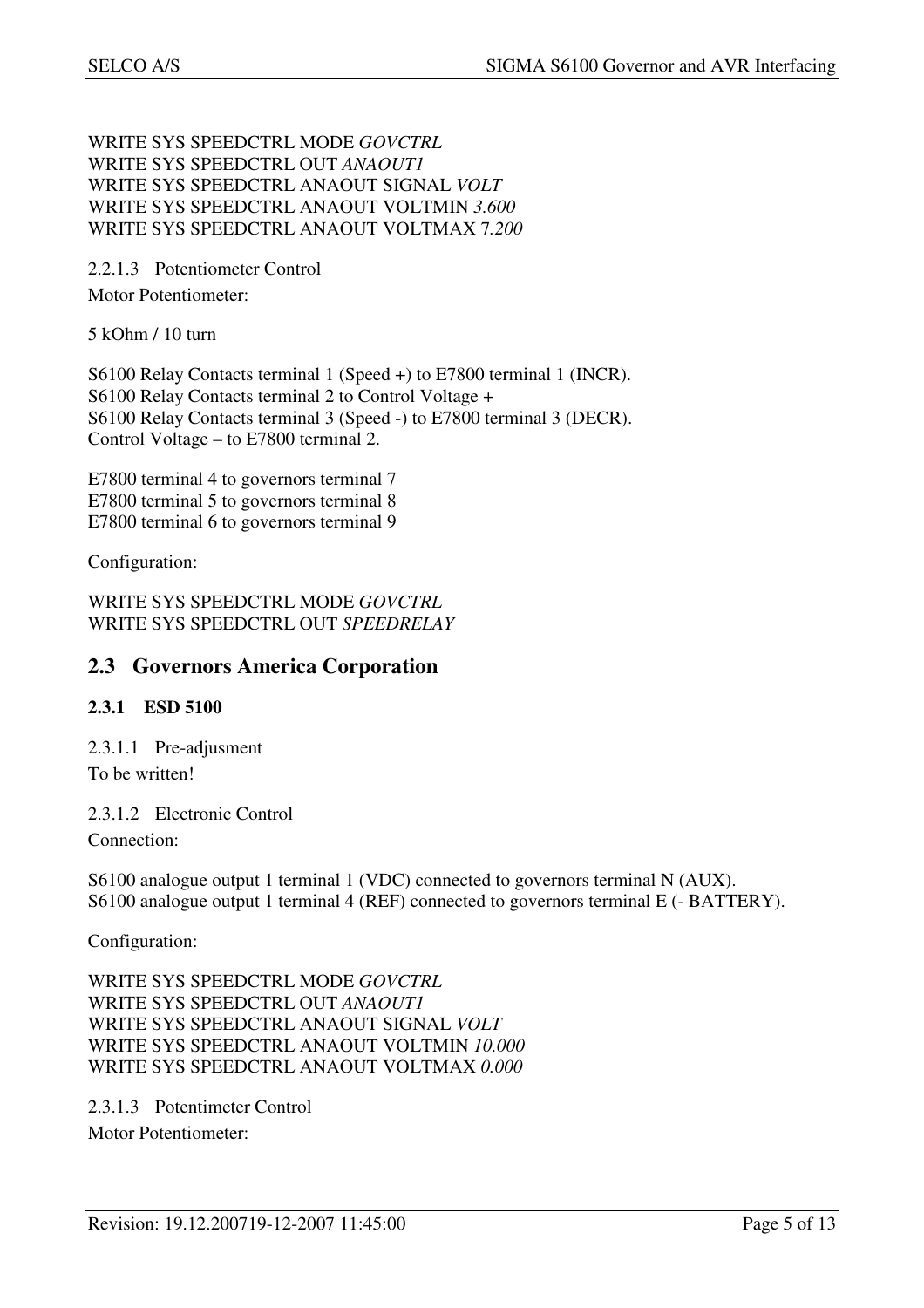5 kOhm / 5 turn

Connection:

S6100 Relay Contacts terminal 1 (Speed +) to E7800 terminal 1 (INCR). S6100 Relay Contacts terminal 2 to Control Voltage + S6100 Relay Contacts terminal 3 (Speed -) to E7800 terminal 3 (DECR). Control Voltage – to E7800 terminal 2.

E7800 terminal 4 to governors terminal G E7800 terminal 5 to governors terminal G E7800 terminal 6 to governors terminal J

Configuration:

WRITE SYS SPEEDCTRL MODE *GOVCTRL*  WRITE SYS SPEEDCTRL OUT *SPEEDRELAY*

### **2.3.2 ESD 5300**

2.3.2.1 Photo



#### 2.3.2.2 Pre-adjustment

First, read through the datasheet of the governor. The datasheet provides the complete procedure for adjusting the governor. The procedure described below is summery.

Connect the external speed signal to terminal M (AUX) and ensure that the external controller is in manual mode (external speed signal is at nominal level). Also set the external FREQ. TRIM to middle position (if attached). Start the engine and adjust the SPEED trimmer so that revolutions match nominal speed (e.g. 1500 or 1800 RPM). Set the STABILITY and GAIN 1 (R-L Open) or GAIN 2 (R-L Closed) to middle position. Turn Stability CW until instability occurs, then turn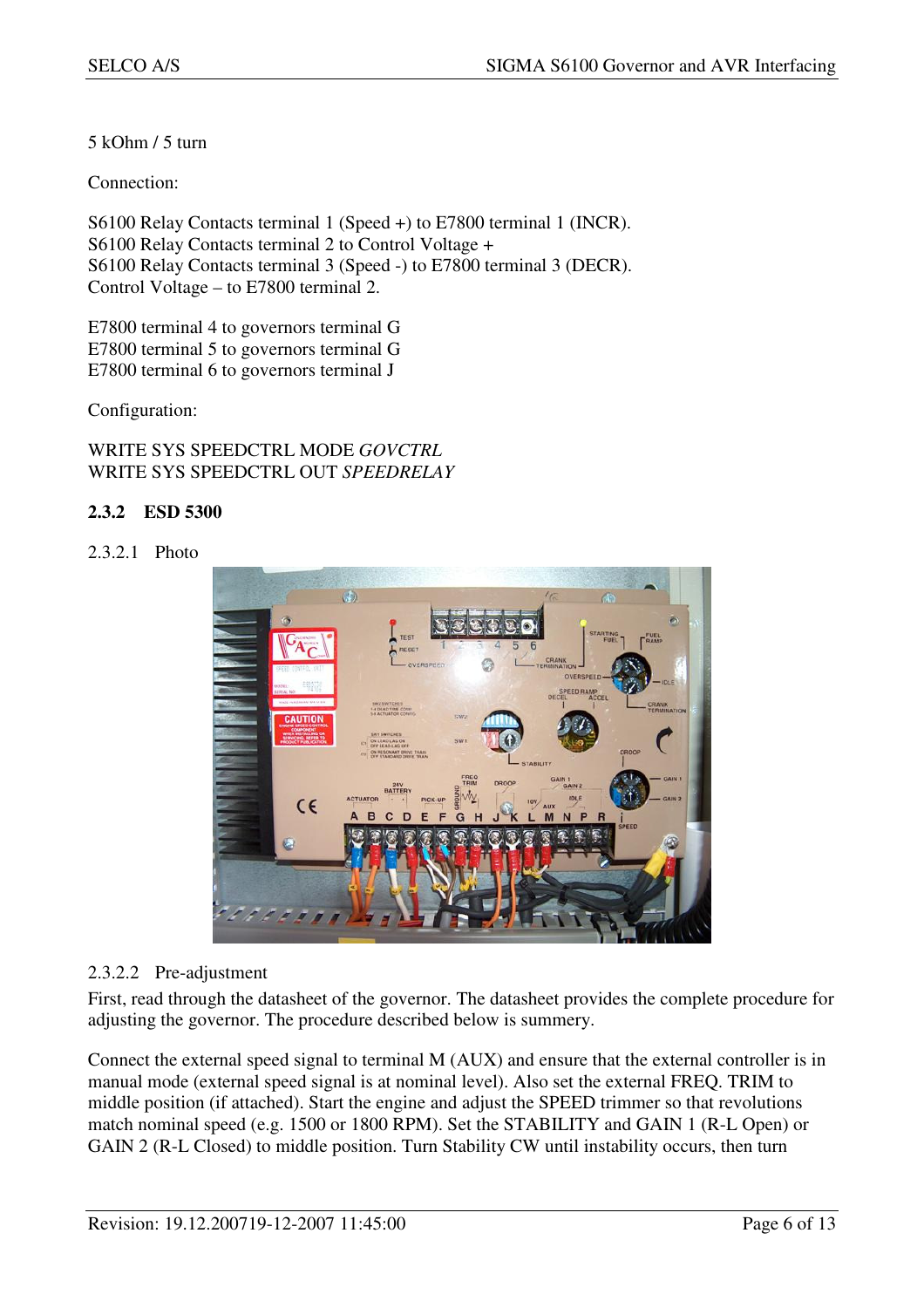Stability CCW until stability is re-established. If the engine remains unstable, turn GAIN 1 or GAIN 2 CCW until stability is obtained. Stop the engine. Leave the remaining trimmers at the factory settings.

The governor can operate with external control in droop as well as isynchronous mode.

Connection:

S6100 analogue output 1 terminal 1 (VDC) connected to governors terminal M (AUX). S6100 analogue output 1 terminal 4 (REF) connected to governors terminal C (24V BATTERY -).

Configuration:

WRITE SYS SPEEDCTRL MODE *GOVCTRL* WRITE SYS SPEEDCTRL OUT *ANAOUT1* WRITE SYS SPEEDCTRL ANAOUT SIGNAL *VOLT*  WRITE SYS SPEEDCTRL ANAOUT VOLTMIN *10.000* WRITE SYS SPEEDCTRL ANAOUT VOLTMAX *0.000* 

2.3.2.3 Potentiometer Control

Motor Potentiometer:

5 kOhm / 5 turn

Connection:

S6100 Relay Contacts terminal 1 (Speed +) to E7800 terminal 1 (INCR). S6100 Relay Contacts terminal 2 to Control Voltage + S6100 Relay Contacts terminal 3 (Speed -) to E7800 terminal 3 (DECR). Control Voltage – to E7800 terminal 2.

E7800 terminal 4 to governors terminal H E7800 terminal 5 to governors terminal H E7800 terminal 6 to governors terminal G (GROUND)

Configuration:

WRITE SYS SPEEDCTRL MODE *GOVCTRL*  WRITE SYS SPEEDCTRL OUT *SPEEDRELAY*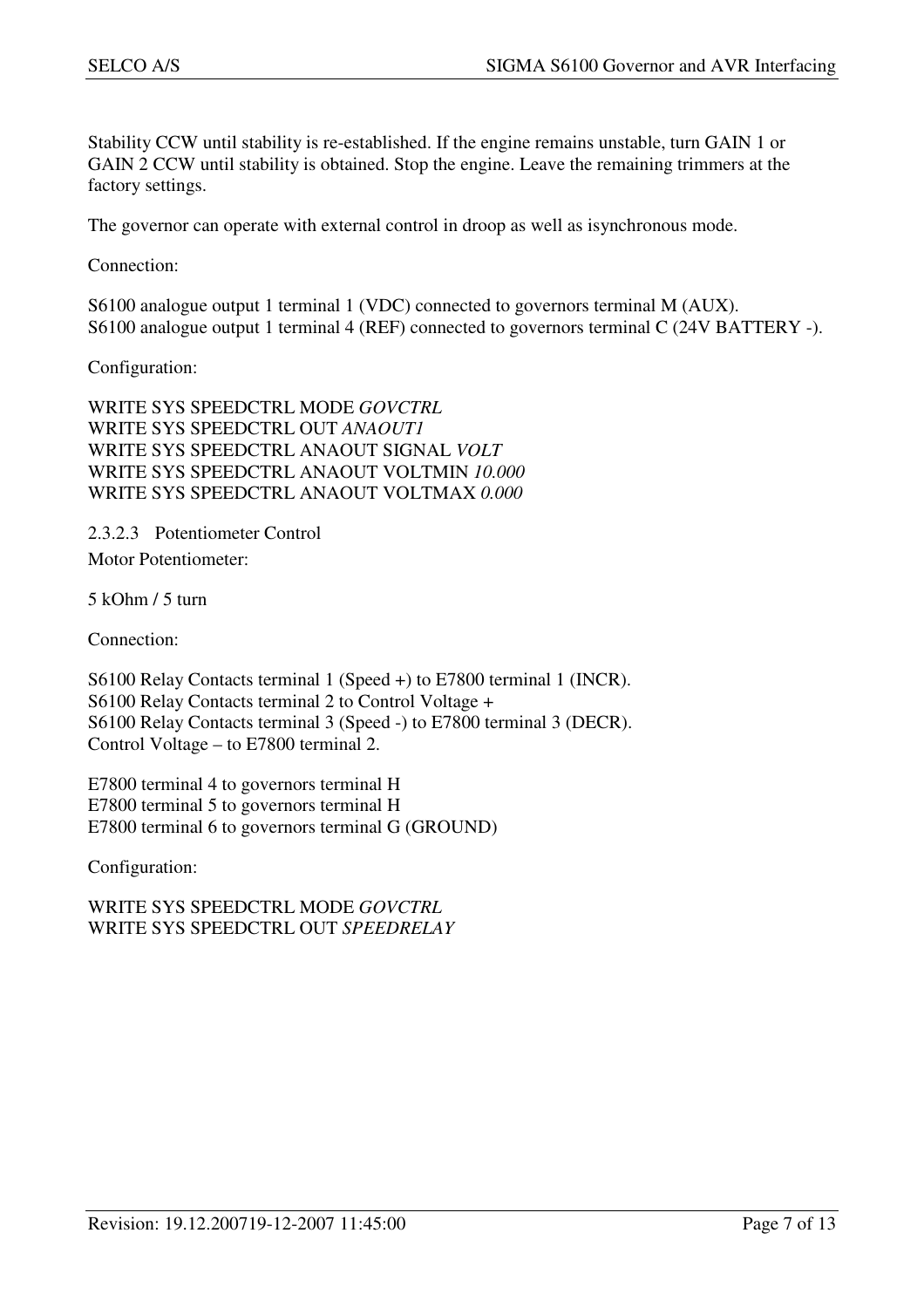## **2.3.3 ESD 5500**

#### 2.3.3.1 Photo



### 2.3.3.2 Pre-adjustment

First, read through the datasheet of the governor. The datasheet provides the complete procedure for adjusting the governor. The procedure described below is summery.

Connect the external speed signal to terminal N (AUX) and ensure that the external controller is in manual mode (external speed signal is at nominal level). Also set the external FREQ. TRIM to middle position (if attached). Start the engine and adjust the SPEED trimmer so that revolutions match nominal speed (e.g. 1500 or 1800 RPM). Set the STABILITY and GAIN to middle position. Turn Stability CW until instability occurs, then turn Stability CCW until stability is re-established. If the engine remains unstable, turn GAIN CCW until stability is obtained. Stop the engine. Leave the remaining trimmers at the factory settings.

The governor can operate with external control in droop as well as isynchronous mode.

#### 2.3.3.3 Electronic Control

Connection:

S6100 analogue output 1 terminal 1 (VDC) connected to governors terminal N (AUX). S6100 analogue output 1 terminal 4 (REF) connected to governors terminal E (- BATTERY).

Configuration:

WRITE SYS SPEEDCTRL MODE *GOVCTRL* WRITE SYS SPEEDCTRL OUT *ANAOUT1* WRITE SYS SPEEDCTRL ANAOUT SIGNAL *VOLT*  WRITE SYS SPEEDCTRL ANAOUT VOLTMIN *10.000* WRITE SYS SPEEDCTRL ANAOUT VOLTMAX *0.000*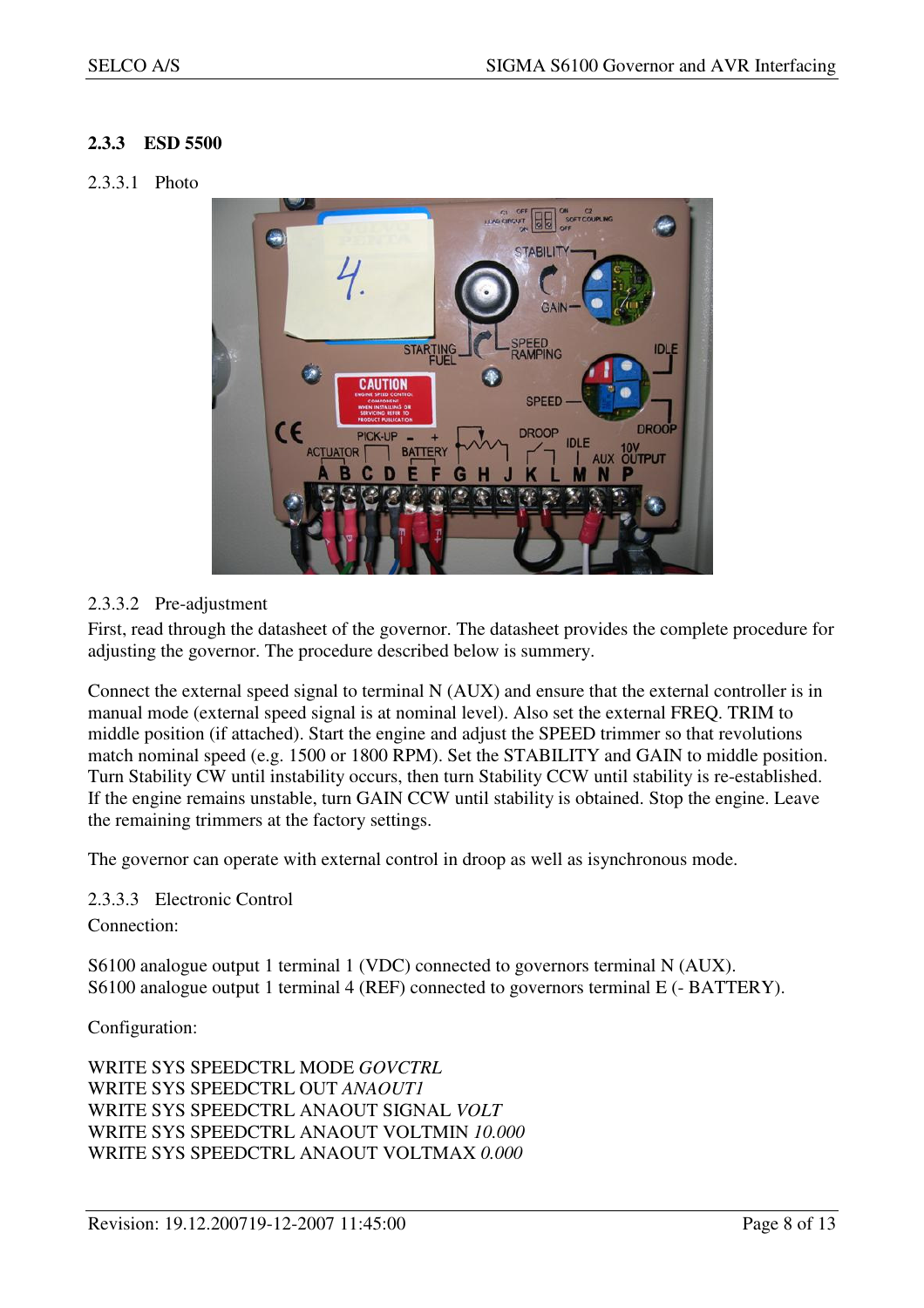## 2.3.3.4 Potentiometer Control

Motor Potentiometer:

5 kOhm / 5 turn

Connection:

S6100 Relay Contacts terminal 1 (Speed +) to E7800 terminal 1 (INCR). S6100 Relay Contacts terminal 2 to Control Voltage + S6100 Relay Contacts terminal 3 (Speed -) to E7800 terminal 3 (DECR). Control Voltage – to E7800 terminal 2.

E7800 terminal 4 to governors terminal J E7800 terminal 5 to governors terminal J E7800 terminal 6 to governors terminal G (GROUND)

Configuration:

WRITE SYS SPEEDCTRL MODE *GOVCTRL*  WRITE SYS SPEEDCTRL OUT *SPEEDRELAY*

## **2.4 Heinzmann**

## **2.4.1 E-series**

2.4.1.1 Schematics



## 2.4.1.2 Pre-adjustment

External speed control of the Heinzmann E-series is intended to be done using a 5 kOhm potentiometer. Thus the easiest solution is to do potentiometer control using a SELCO E7800. Electronic control can be done but it requires a bit of tweaking. For electronic control to operate it is necessary to disconnect the potentiometer wiper from the governors terminal B and connected it to the reference of the S6100 speed output (terminal 4). The speed output of the S6100 (terminal 1) must then be connected to terminal B on the governor. In this setup the potentiometer can be used for offset adjustment of the frequency but should be left alone during normal operation.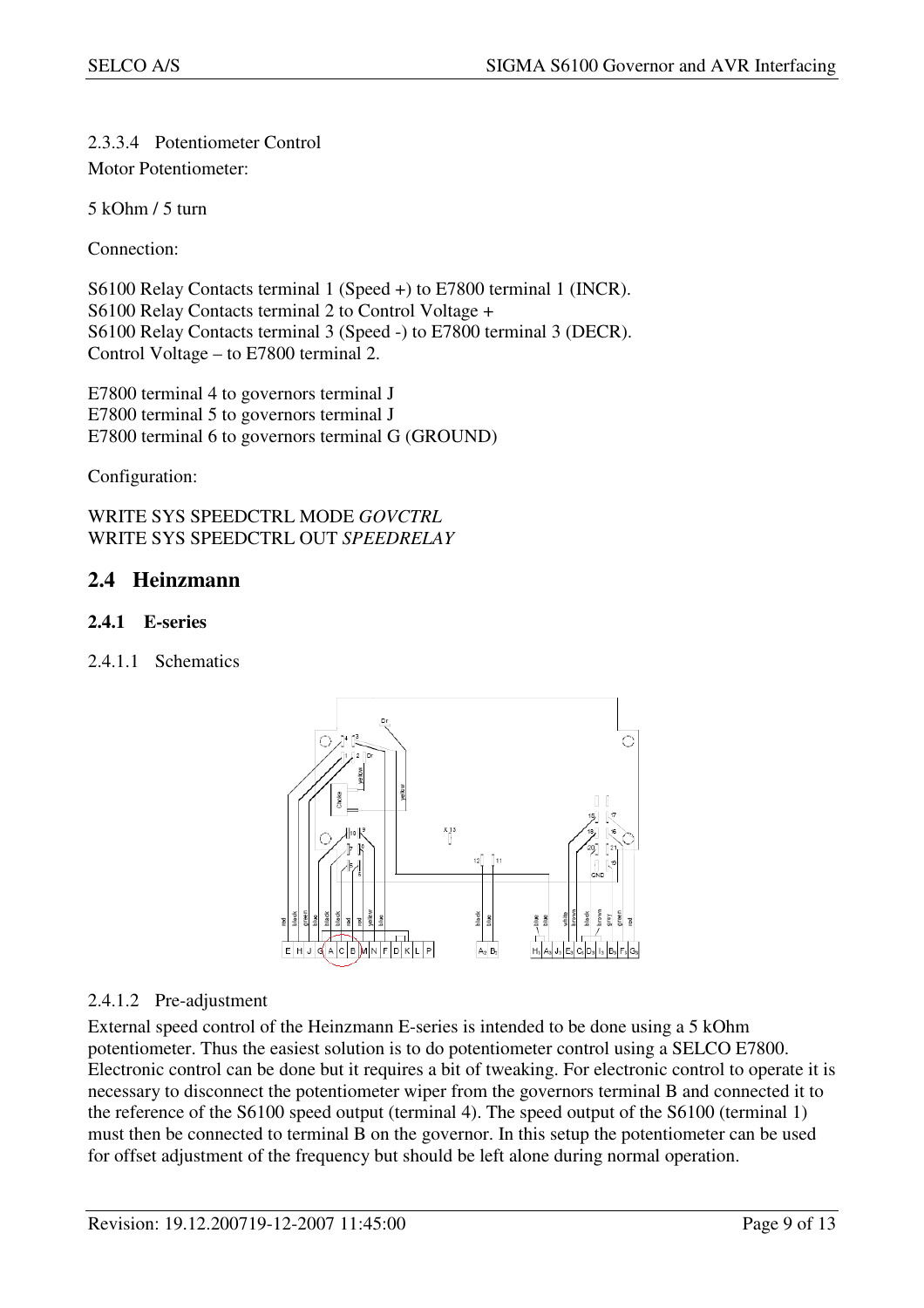### 2.4.1.3 Electronic Control

#### Connection:

S6100 analogue output 1 terminal 1 (VDC) connected to governors terminal B. S6100 analogue output 1 terminal 4 (REF) connected to governors speed trim potentiometer wiper.

Configuration:

WRITE SYS SPEEDCTRL MODE *GOVCTRL* WRITE SYS SPEEDCTRL OUT *ANAOUT1* WRITE SYS SPEEDCTRL ANAOUT SIGNAL *VOLT*  WRITE SYS SPEEDCTRL ANAOUT VOLTMIN *-5.000* WRITE SYS SPEEDCTRL ANAOUT VOLTMAX *5.000* 

2.4.1.4 Potentiometer Control Motor Potentiometer:

5 kOhm / 10 turn

Connection:

S6100 Relay Contacts terminal 1 (Speed +) to E7800 terminal 1 (INCR). S6100 Relay Contacts terminal 2 to Control Voltage + S6100 Relay Contacts terminal 3 (Speed -) to E7800 terminal 3 (DECR). Control Voltage – to E7800 terminal 2.

E7800 terminal 4 to governors terminal C E7800 terminal 5 to governors terminal B E7800 terminal 6 to governors terminal A

Configuration:

WRITE SYS SPEEDCTRL MODE *GOVCTRL*  WRITE SYS SPEEDCTRL OUT *SPEEDRELAY* 

## **2.4.2 KG-series**

2.4.2.1 Pre-adjustment To be written!

2.4.2.2 Electronic Control Connection:

S6100 analogue output 1 terminal 1 (VDC) connected to governors terminal C3. S6100 analogue output 1 terminal 4 (REF) connected to governors terminal A3.

Configuration: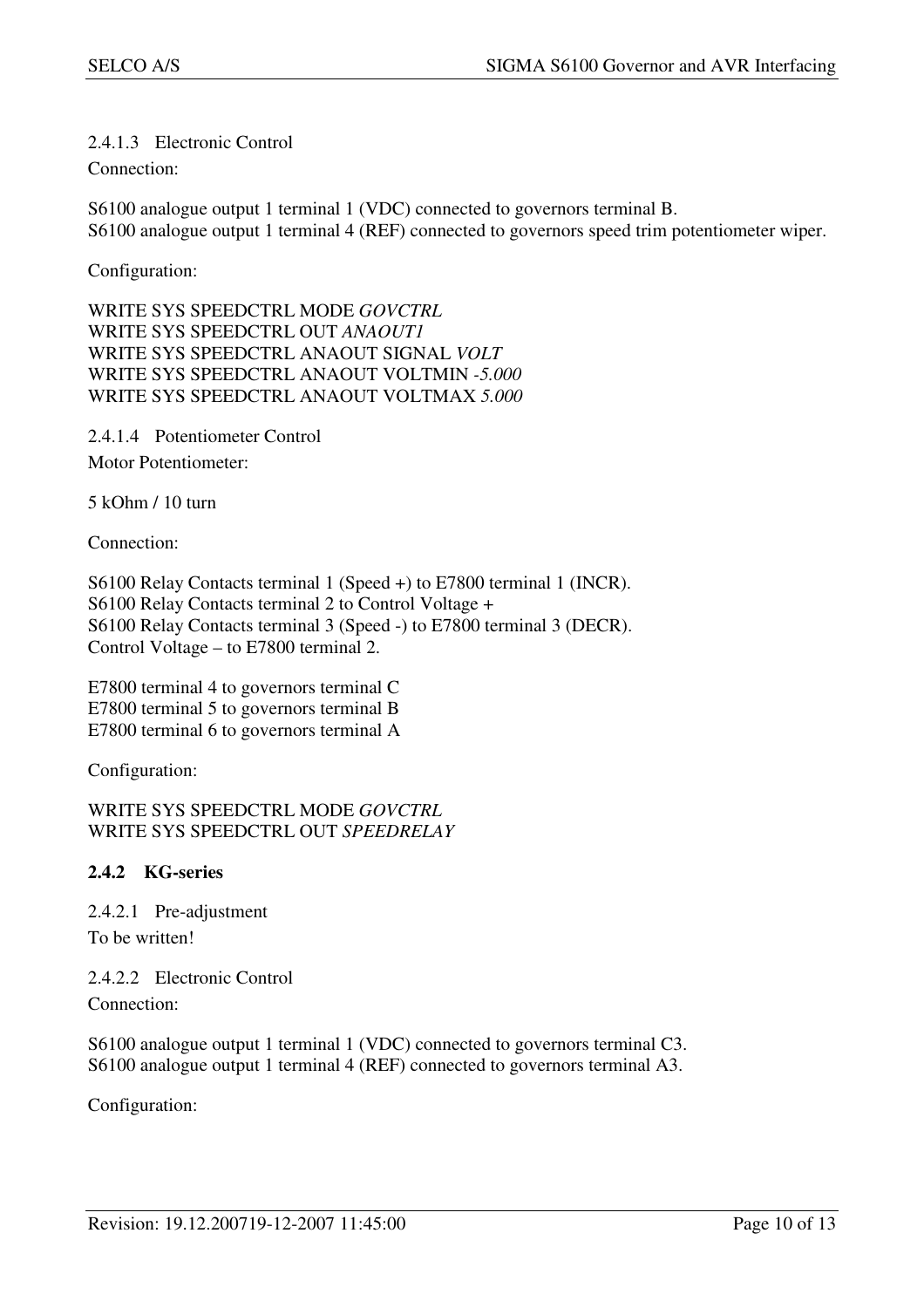### WRITE SYS SPEEDCTRL MODE *GOVCTRL* WRITE SYS SPEEDCTRL OUT *ANAOUT1* WRITE SYS SPEEDCTRL ANAOUT SIGNAL *VOLT*  WRITE SYS SPEEDCTRL ANAOUT VOLTMIN *1.000* WRITE SYS SPEEDCTRL ANAOUT VOLTMAX *5.000*

2.4.2.3 Potentiometer Control Motor Potentiometer:

5 kOhm / 10 turn

Connection:

S6100 Relay Contacts terminal 1 (Speed +) to E7800 terminal 1 (INCR). S6100 Relay Contacts terminal 2 to Control Voltage + S6100 Relay Contacts terminal 3 (Speed -) to E7800 terminal 3 (DECR). Control Voltage – to E7800 terminal 2.

E7800 terminal 4 to governors terminal C E7800 terminal 5 to governors terminal B E7800 terminal 6 to governors terminal A

Configuration:

WRITE SYS SPEEDCTRL MODE *GOVCTRL*  WRITE SYS SPEEDCTRL OUT *SPEEDRELAY*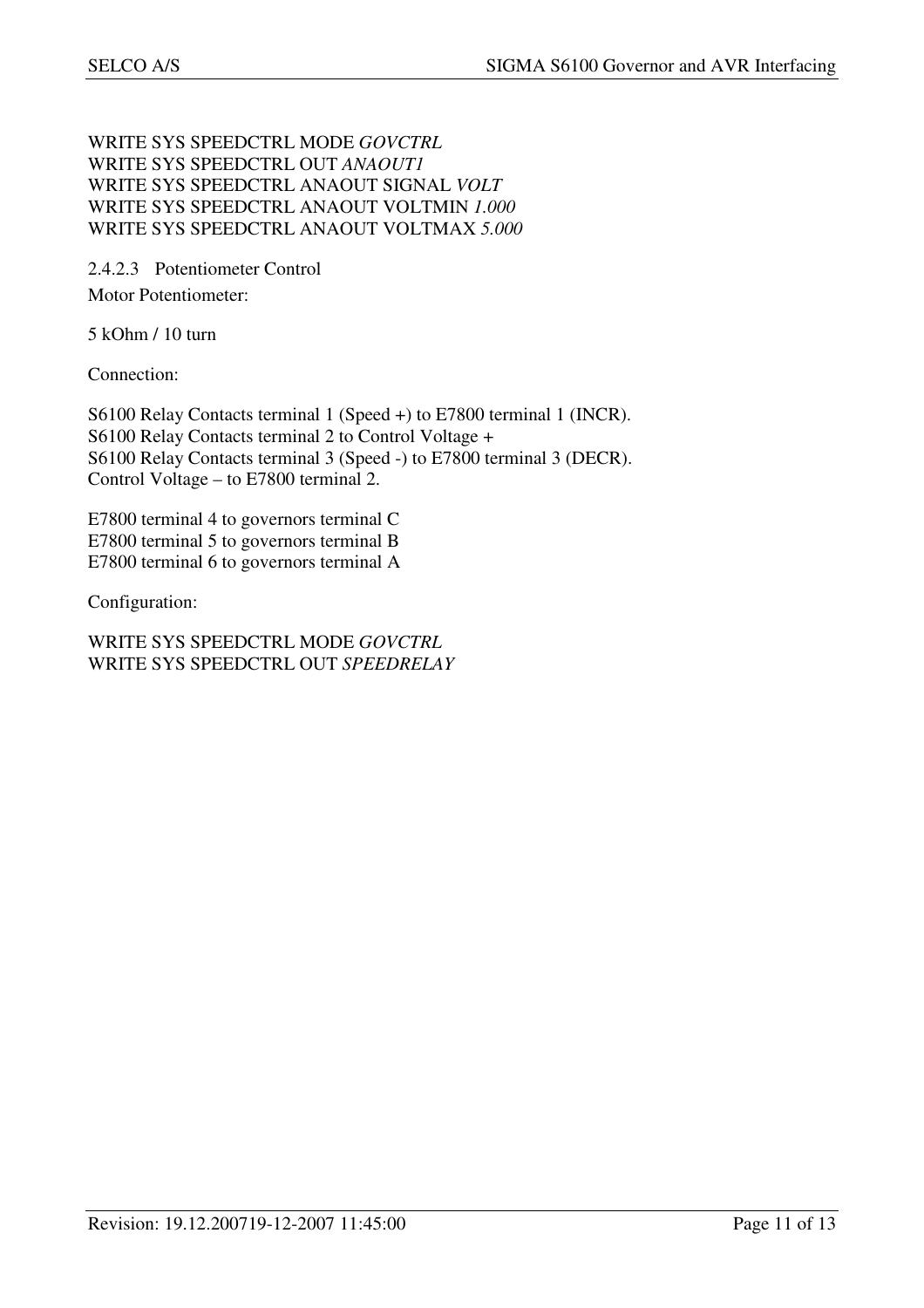## **3 Automatic Voltage Regulators**

## **3.1 Newage AVK SEG**

## **3.1.1 MX321**

3.1.1.1 Pre-adjustment

Set the TRIM trimmer to middle position to allow for remote control of the excitation.

3.1.1.2 Electronic Control

Connection:

S6100 analogue output 2 terminal 5 (VDC) connected to voltage regulators terminal A2. S6100 analogue output 2 terminal 8 (REF) connected to voltage regulators terminal A1.

Configuration:

WRITE SYS VOLTCTRL MODE *AVRCTRL*  WRITE SYS VOLTCTRL OUT *ANAOUT2* WRITE SYS VOLTCTRL ANAOUT SIGNAL *VOLT*  WRITE SYS VOLTCTRL ANAOUT VOLTMIN *-5.000* WRITE SYS VOLTCTRL ANAOUT VOLTMAX *5.000*

### 3.1.1.3 Potentiometer Control Motor Potentiometer:

1 kOhm / 10 turn

Connection:

S6100 Relay Contacts terminal 4 (Volt +) to E7800 terminal 1 (INCR). S6100 Relay Contacts terminal 5 to Control Voltage + S6100 Relay Contacts terminal 6 (Volt -) to E7800 terminal 3 (DECR). Control Voltage – to E7800 terminal 2.

E7800 terminal 4 to voltage regulators terminal 1 (External Hand Trim Connection) E7800 terminal 5 to voltage regulators terminal 1 (External Hand Trim Connection) E7800 terminal 6 to voltage regulators terminal 2 (External Hand Trim Connection)

Configuration:

WRITE SYS VOLTCTRL MODE *AVRCTRL*  WRITE SYS VOLTCTRL OUT *VOLTRELAY* 

## **3.1.2 MX341**

## 3.1.2.1 Pre-adjustment

Set the TRIM trimmer to middle position to allow for remote control of the excitation.